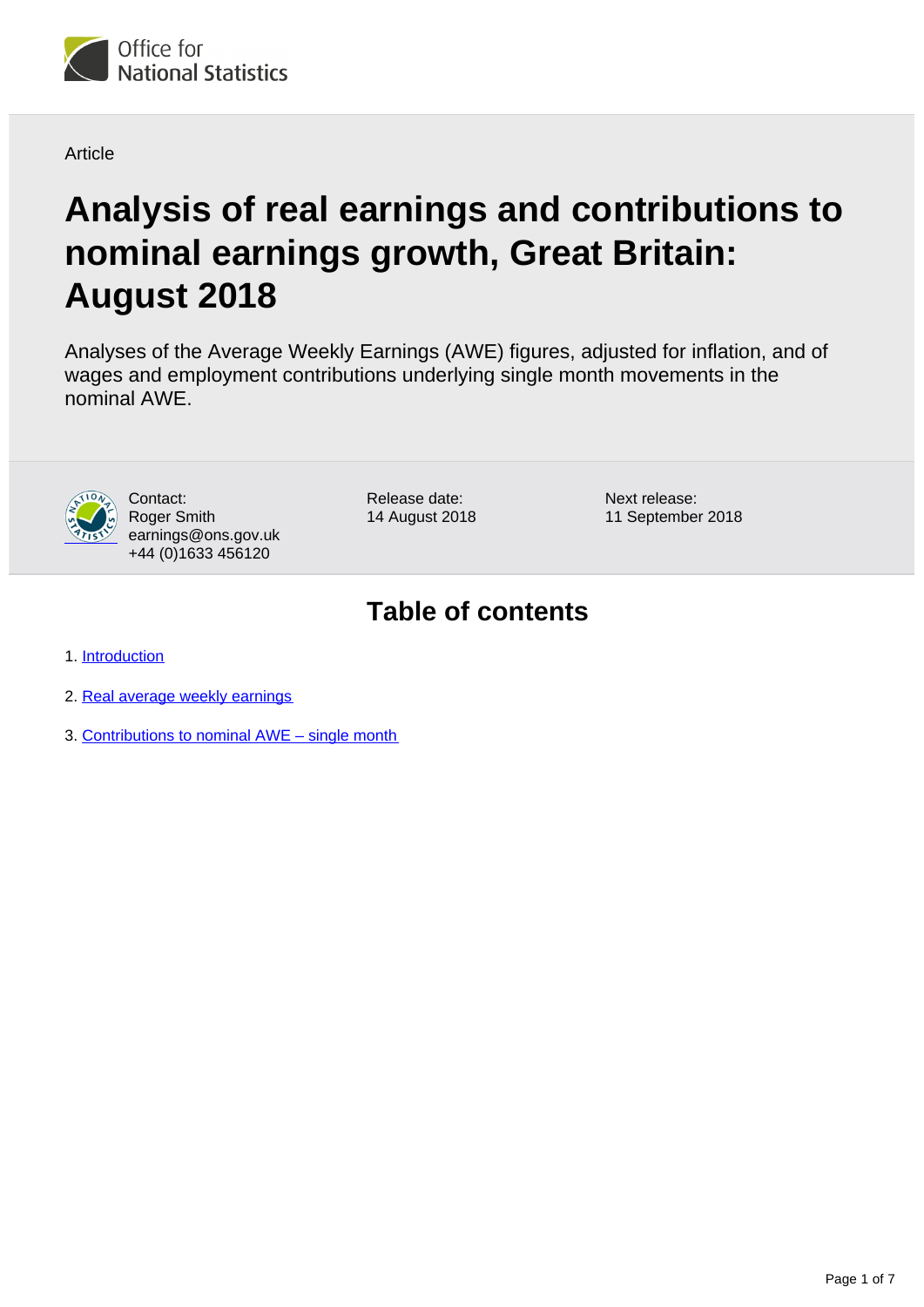# <span id="page-1-0"></span>**1 . Introduction**

This article presents two analyses of the average weekly earnings (AWE) figures, which are published in the UK [labour market statistical bulletin](https://www.ons.gov.uk/employmentandlabourmarket/peopleinwork/employmentandemployeetypes/bulletins/uklabourmarket/previousReleases). These analyses are updated every month. The first section describes real AWE, which is AWE deflated by the [Consumer Prices Index including owner occupiers' housing costs \(CPIH\)](https://www.ons.gov.uk/economy/inflationandpriceindices/bulletins/consumerpriceinflation/previousReleases). The second section analyses wages and employment contributions underlying single month movements in the nominal AWE.

# <span id="page-1-1"></span>**2 . Real average weekly earnings**

The figures show the recent movements in real average earnings (AWE) (whole economy). This is calculated as nominal unadjusted AWE, deflated by the [Consumer Prices Index including owner occupiers' housing costs](https://www.ons.gov.uk/economy/inflationandpriceindices/bulletins/consumerpriceinflation/previousReleases)  [\(CPIH\).](https://www.ons.gov.uk/economy/inflationandpriceindices/bulletins/consumerpriceinflation/previousReleases) This series is calculated for total pay (including bonuses, excluding arrears) and regular pay (excluding bonuses, excluding arrears) at the whole economy level and then seasonally adjusted. The data in Figures 1 and 2 are levels of real and nominal AWE, shown on a monthly basis, with an index of 2015 equals 100. Figure 3 shows three-month average year-on-year increases in these derived indices. The data are available in dataset [EARN01](https://www.ons.gov.uk/employmentandlabourmarket/peopleinwork/earningsandworkinghours/datasets/averageweeklyearningsearn01), together with estimates of real AWE at 2015 prices.

Comparing the three months to June 2018 with the same period in 2017, real AWE (total pay) rose by 0.1%, less than the three months to May 2018. Nominal AWE (total pay) grew by 2.4% in the three months to June 2018, while the CPIH increased by 2.3% in the year to June 2018, following increases of 2.3% in the year to May 2018 and 2.2% in the year to April 2018.

In the same three-month period, real AWE (regular pay) rose by 0.4%, which was 0.1 percentage points less than the three months to May 2018. Nominal AWE (regular pay) rose by 2.7% in the three months to June 2018.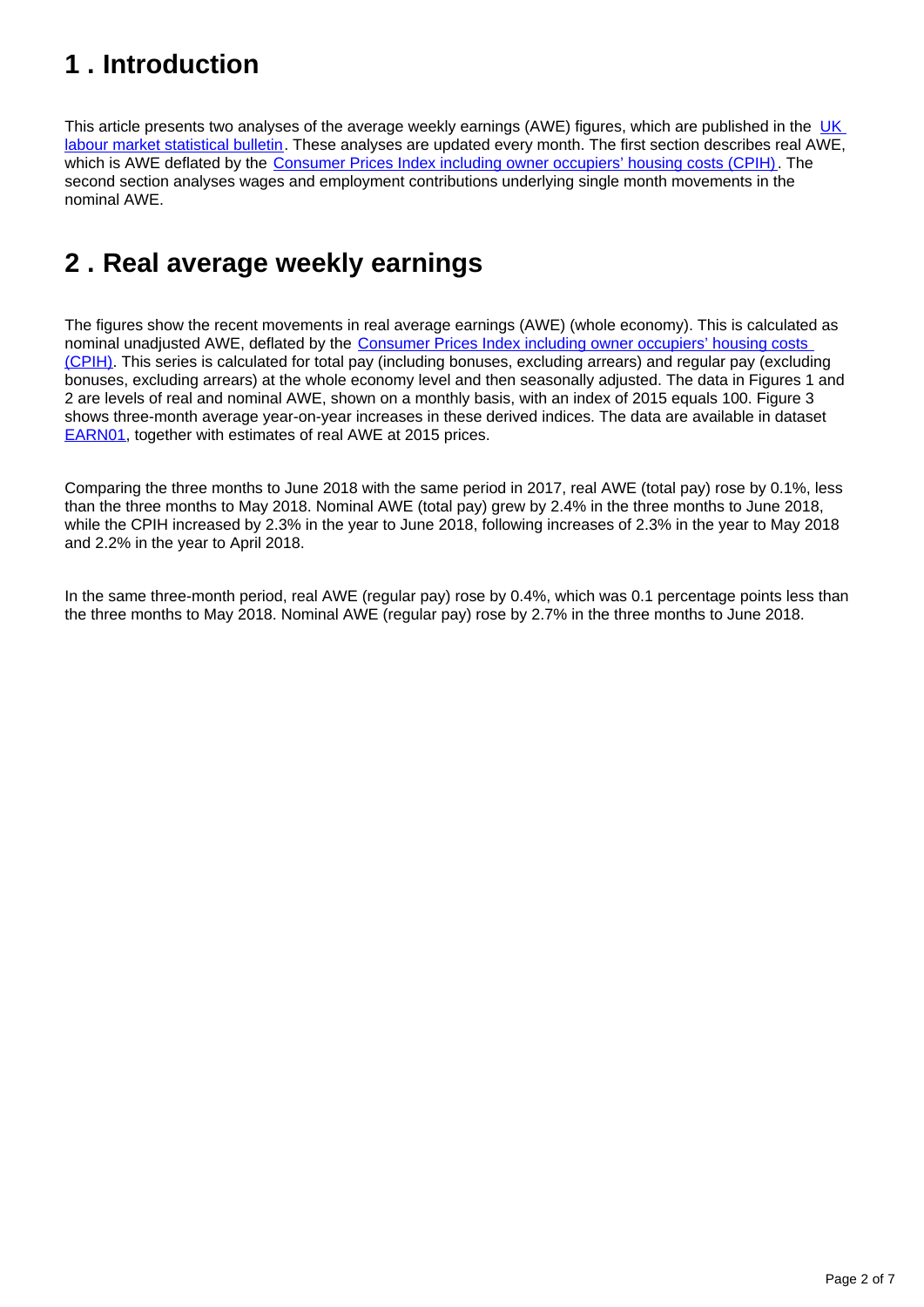#### **Figure 1: Average weekly earnings total pay: real and nominal, whole economy, seasonally adjusted, 2015=100**

#### **January 2005 to June 2018, Great Britain**

### Figure 1: Average weekly earnings total pay: real and nominal, whole economy, seasonally adjusted, 2015=100





#### **Source: Monthly Wages and Salaries Survey, Office for National Statistics**

**Notes:**

- 1.  $r =$  revised.
- 2. p = provisional.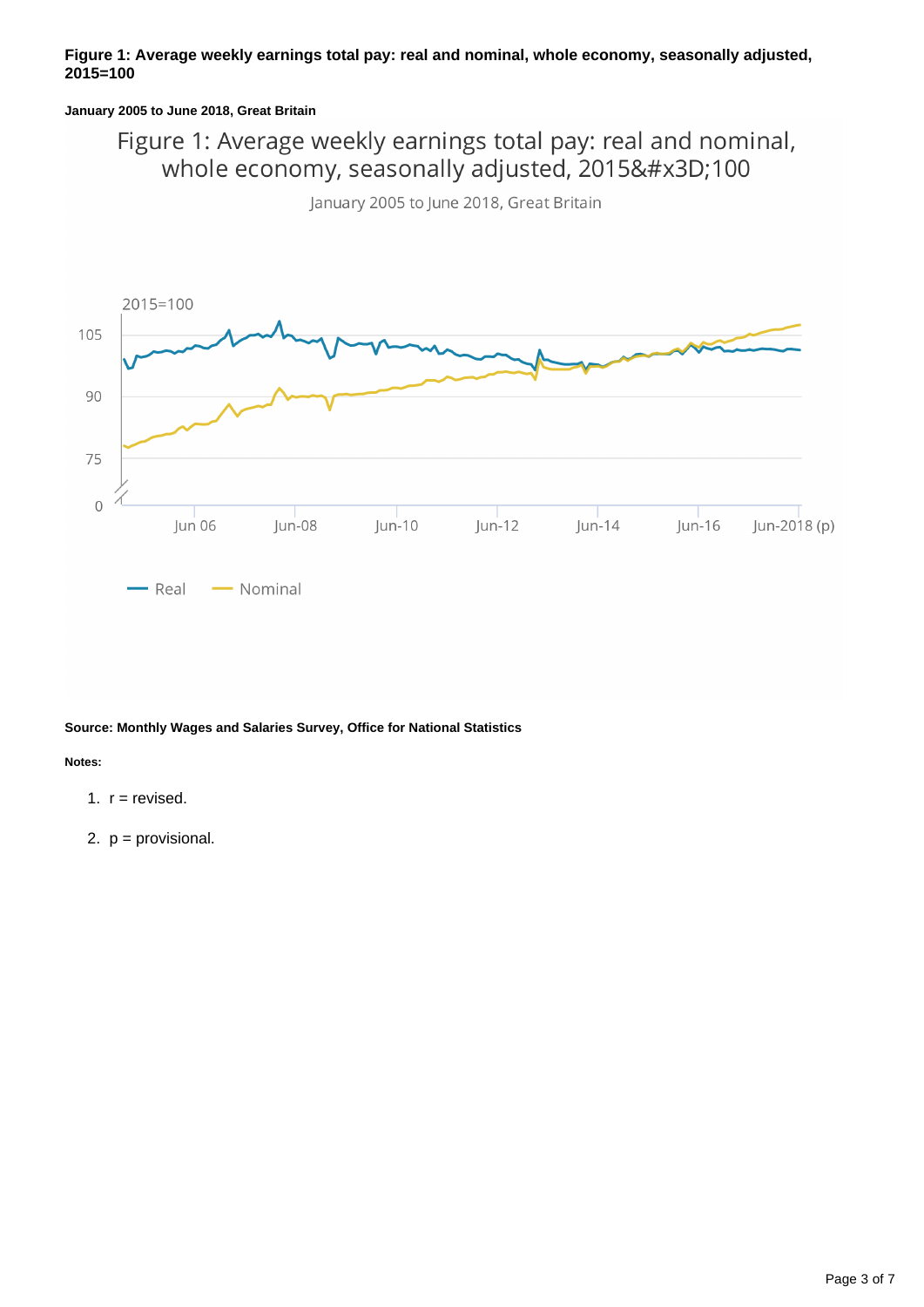#### **January 2005 to June 2018, Great Britain**

Figure 2: Average weekly earnings regular pay: real and nominal, whole economy, seasonally adjusted, 2015=100

January 2005 to June 2018, Great Britain



#### **Source: Monthly Wages and Salaries Survey, Office for National Statistics**

**Notes:**

- 1.  $r =$  revised.
- 2. p = provisional.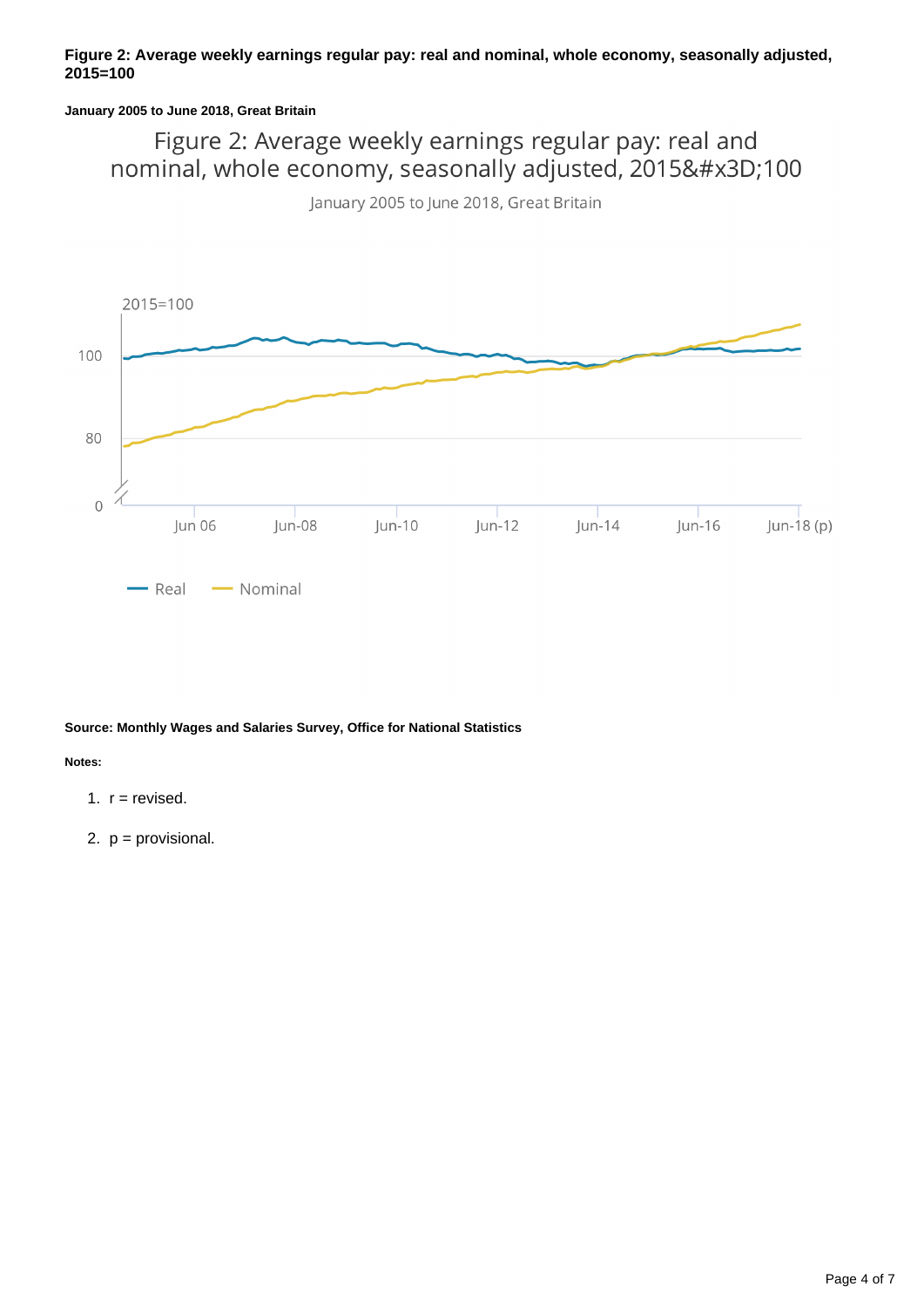#### **Figure 3: Average weekly earnings total and regular real pay annual growth rates, whole economy, seasonally adjusted**

#### **January to March 2006 to April to June 2018 (three-month average time periods), Great Britain**

### Figure 3: Average weekly earnings total and regular real pay annual growth rates, whole economy, seasonally adjusted

January to March 2006 to April to June 2018 (three-month average time periods), Great Britain



#### **Source: Monthly Wages and Salaries Survey, Office for National Statistics**

#### **Notes:**

- 1.  $r =$  revised.
- 2. p = provisional.

## <span id="page-4-0"></span>**3 . Contributions to nominal AWE – single month**

The wages and employment contributions underlying the latest average weekly earnings (AWE) data are available in the **EARN02 dataset** each month. The "employment contribution", shown in these figures, changes if the relative proportion of employment in the 24 industrial headings changes, but will not necessarily change if total employment increases. Employment contributions were significantly negative in 2009 and 2010, largely caused by a shift away from employment in financial and insurance activities, which are relatively highly-paid industries. In the period since 2015, the employment contribution has generally been slightly positive.

Figures 4 and 5 summarise the recent figures.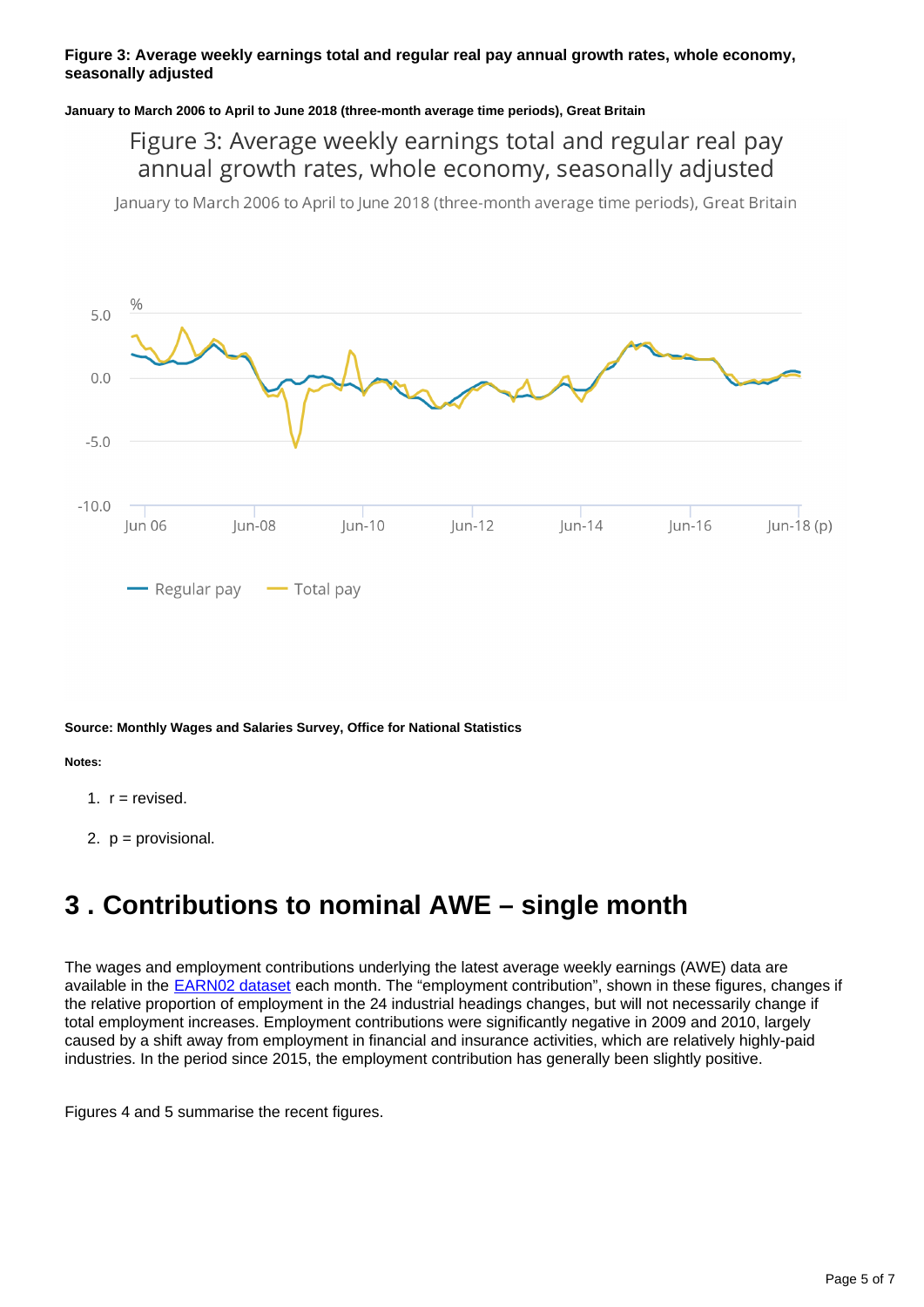#### **January 2001 to June 2018, Great Britain**

### Figure 4: Average weekly earnings total nominal pay by contributions, whole economy





#### **Source: Monthly Wages and Salaries Survey, Office for National Statistics**

#### **Notes:**

- 1.  $r =$  revised.
- 2. p = provisional.